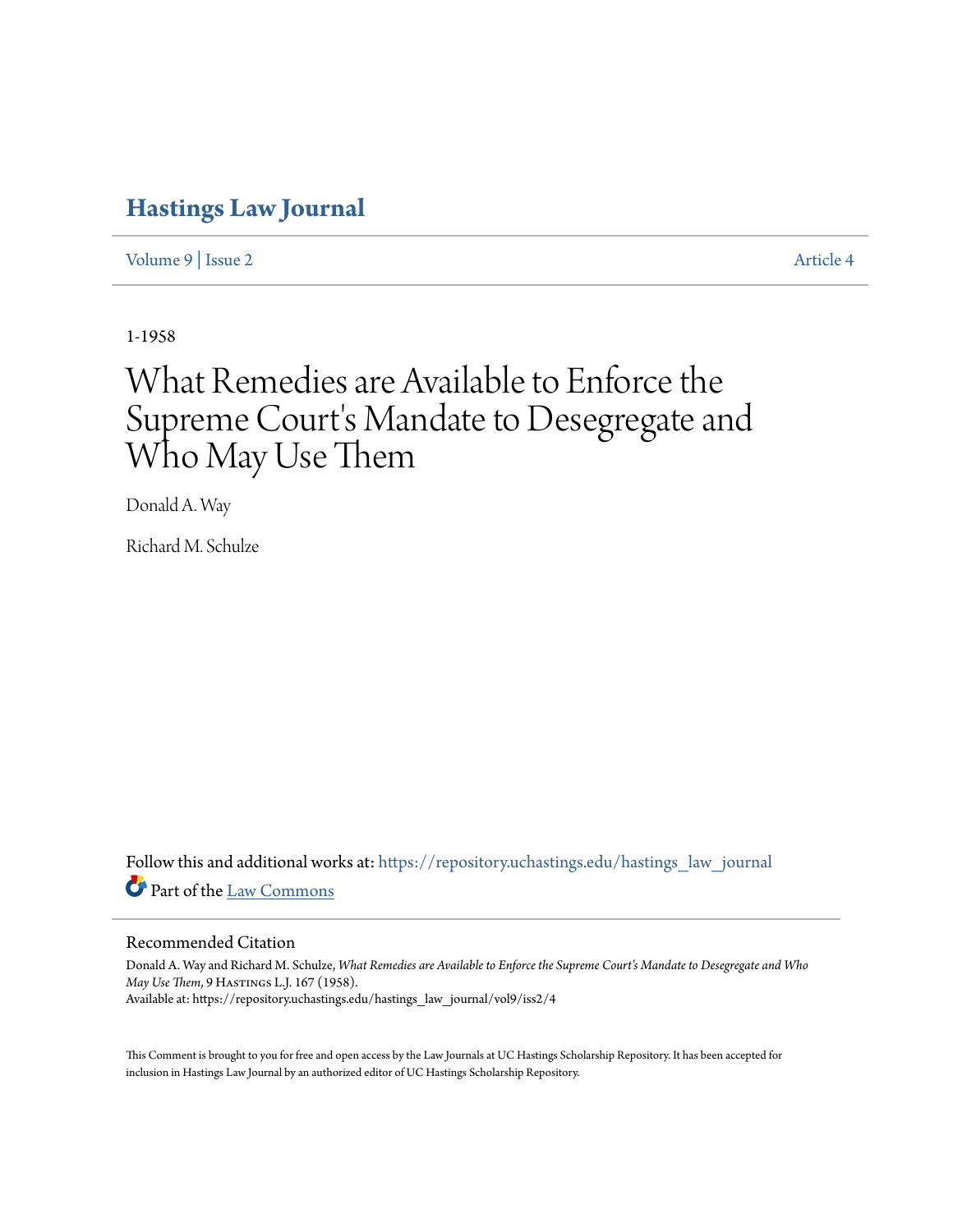### **COMMENTS**

#### **WHAT REMEDIES ARE AVAILABLE TO ENFORCE THE SUPREME COURT'S MANDATE** TO **DESEGREGATE AND WHO** MAY **USE** THEM\*

#### By DONALD A. WAY<sup>†</sup> and RICHARD M. SCHULZE<sup>†</sup>

Since the decision in *Brown v. Board of Education,'* in which the Supreme Court of the United States held that segregation by races in public schools is in violation of the equal protection clause of the fourteenth amendment, there has been little progress toward desegregation in most Southern states.<sup>2</sup> In some there has been no progress at all.<sup>3</sup> This has been due to simple inaction on the part of state and local education officials, to attempts at legalized evasion and to acts bordering on open rebellion. The nature of the rights created **by** the *Brown* decision, the progress toward its implemention, the means of evasion heretofore employed and those likely to be employed in the future have been treated at length in a companion article.4 There remain, however, the additional problems of determining what judicial remedies are available to implement desegregation and what persons or organizations as parties plaintiff are qualified to make use of them.

It is generally conceded and it will be assumed for the purpose of this comment, that any new legislation along remedial lines **by** the Congress of the United States will be slow in coming if it is to come at all. A Southern filibuster in the Senate is always a distinct probability whenever states' rights matters are at issue and such a stumbling-block is a virtual certainty when the proposed legislation is directed toward desegregation. Relief, then, must be obtained from the already existing remedies available in the federal courts. These remedies, discussed below, provide tools which if used with diligence, wisdom and patience will be adequate to ultimately provide segregation-free public schools in those states in which resistance has thus far been encountered. The tools are in the form of injunctions, declaratory judgments, suits for damages and even criminal prosecutions. They are available to individual students who have been excluded, to parents or guardians suing in the student's behalf, to organizations such as school boards and to governmental officials such as United States attorneys.

**<sup>\*</sup>** Companion Comment to **9** *HAsnacs* L.J. 42 (1957), *The Segregation Decisions and the Resulting Problems of Enforcement.*

tMembers, Third-Year Class.

**I** Brown v. Board of Education, 347 **U.S.** 483 (1954) **;** see also Boiling v. Sharpe, 347 **U.S.** 497 (1954).

<sup>&</sup>lt;sup>2</sup> Time, Vol. LXX, No. 13, p.16 (Sept. 23, 1957).

*S Ibid.*

<sup>&</sup>lt;sup>4</sup> 9 HASTINGS L.J. 42 (1957).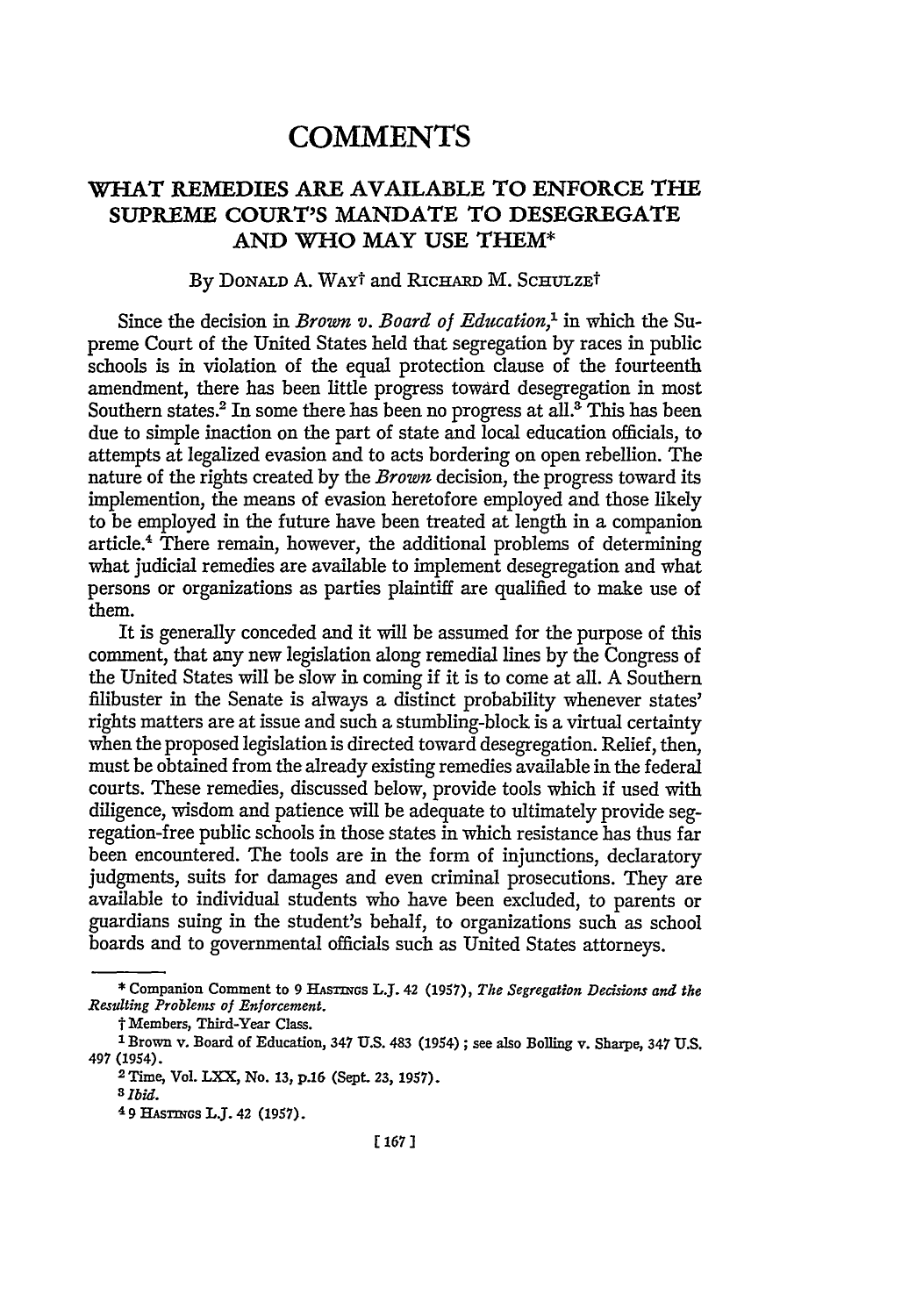#### *The Need for More* **Brown** *Decisions*

The actions in *Brown v. Board of Education, Briggs v. Elliott* and the other cases decided by the Supreme Court in the same opinion, hereinafter referred to as the "Segregation Cases," were brought against boards of education praying relief in the form of injunctions and declaratory judgments on the grounds that the action of the school boards, in denying admission to colored students, deprived those students of their right to equal protection of the laws as guaranteed by the fourteenth amendment.<sup>5</sup> Some of the school boards were acting under state statutes which provided that segregation must be maintained.6 The *Brown* decision rendered these statutes unconstitutional. But even where there is no such statute, there seems to be little if any doubt but that the action of a school board in denying admission to a student because of race constitutes state action so as to bring it within the proscription of the fourteenth amendment. It has been held that the action of the curators of a state university in refusing admission to an applicant on account of race is state action.' There is little dissimilarity between the curators of a state university and a board which administers a state public school.

Unfortunately, the decrees in the Segregation Cases are binding only upon the school boards named in the actions as the decree of a federal district court is binding only upon immediate defendants in any particular suit. "Strangers to a decree are not bound by it."<sup>8</sup> Hence excluded students in other school districts in the same state as well as those in other states will probably find it necessary to bring similar actions in order to have the declarations made universally binding.

The necessity for bringing these separate suits to obtain decrees declaring each instance of school segregation unconstitutional means unavoidable delay. But the delay should be short and the actions mere formalities. Although, as in the "Segregation Cases," no mandatory injunction ordering desegregation is likely to be granted since the second *Brown* decision allows a reasonable time for administrative difficulties to be removed, $9$  the district courts will find it hard not to issue declaratory judgments following the *Brown* precedent.

Once there is no further question as to the unconstitutionality of any state law or practice which keeps public school segregation in force then the further remedies discussed *infra* may be utilized to make integration a reality.

#### *The Civil Rights Acts*

A potential means of enforcing the *Brown* decision is derived from that body of legislation known as the Civil Rights Acts." These laws have been

**<sup>5</sup>** Brown **v.** Board of Education, *supra* **note 1.**

**<sup>6</sup>** Briggs **v.** Elliot, 347 **U.S.** 483 (1954) **; S.C.** CONST. Art. **XI** § **7; S.C.** COma § **5377** (1942).

**<sup>7</sup>**Missouri *ex rel.* Gaines **v.** Canada, **305 U.S. 337,** 343 **(1938).**

**<sup>8</sup>** 2 BLACK, **JUDGMENTS 718 (1891).**

**<sup>9</sup>** 349 **U.S.** 294 **(1955).**

**<sup>1042</sup> U.S.C.** §§ 1981-94 **(1952) ; 18 U.S.C.** §§ 241-44 **(1952).**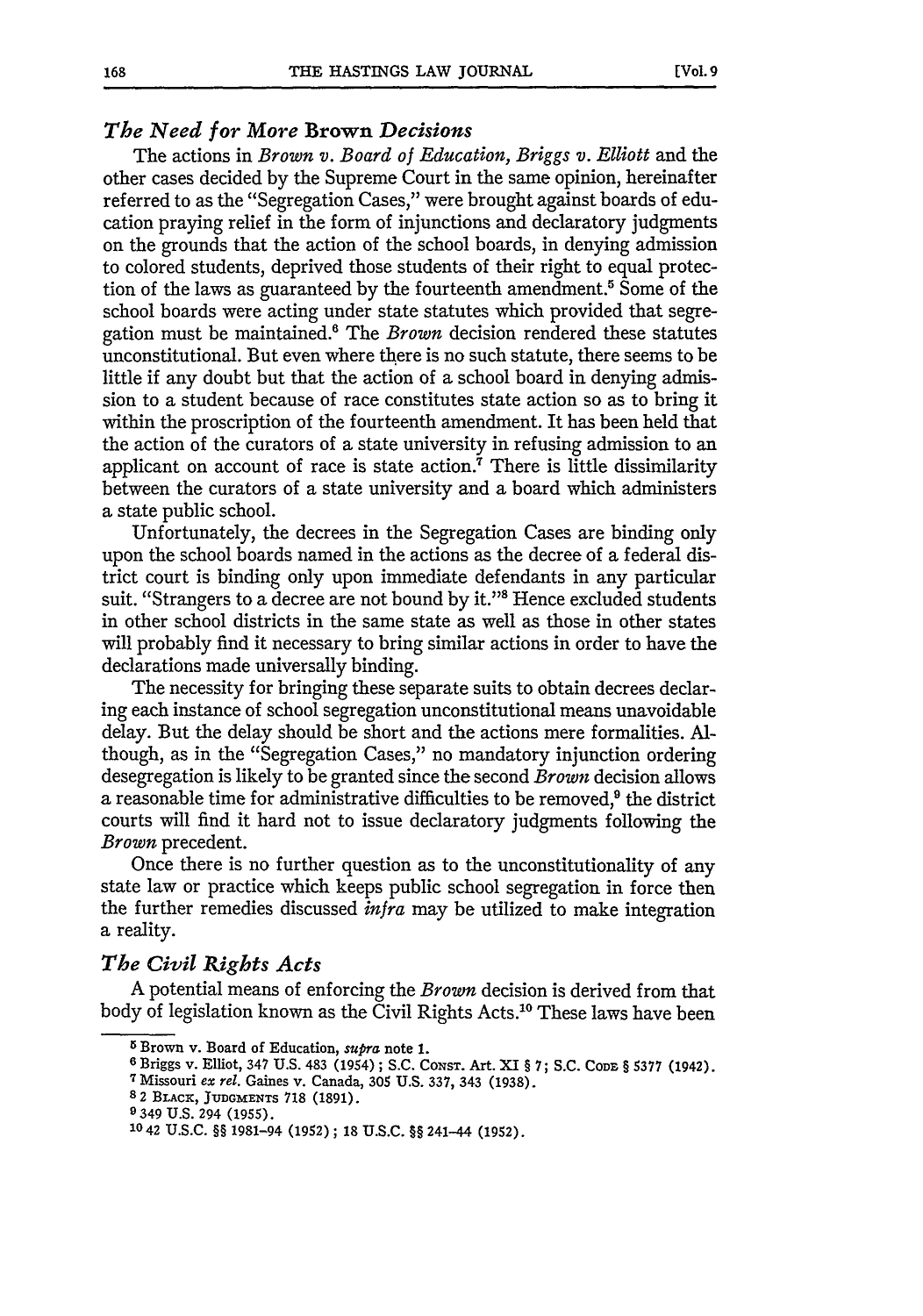on the books with little change since shortly after the Civil War. They were designed to protect from infringement the rights guaranteed by the newly adopted fourteenth and fifteenth amendments and provide both civil and criminal remedies.<sup>11</sup>

The application of the statutes providing civil remedies will be discussed. The first of these is section 1983 of Title 42 U.S.C. which provides for damages in a civil suit against a person who, under color of state law, denies to another person any of the rights secured by the federal Constitution.

Would the members of a public school board who denied a student admission to a public school solely on the ground that he was colored be subject to a suit under this section? The answer is not clear. The first requisite is an act under color of state law. It is not necessary that the act in question be authorized by state law in order that it constitute an act under color of state law.<sup>12</sup> Thus, the action of a school board, acting of its own volition, in promulgating a segregation rule, will still be action under color of state law as long as it is acting pursuant to its authority derived from the state (in this case the authority to regulate admission to public schools). Where the board is merely carrying out the terms of a state statute which requires segregation it would clearly be acting under color of state law.

Another requisite is the denial of a right secured by the federal Constitution. The *Brown* decision has established that there is a denial of the equal protection of the laws under the fourteenth amendment where a student is denied admission to a public school on the basis of his color. Such conduct by the school board would apparently come within this requisite.

However, there is one problem which might prevent a recovery in a civil suit instituted under the Civil Rights Acts. That is the common law tort immunity which has traditionally been afforded to public officials. On reading the act one would conclude that Congress had intended it to apply to all officers of the states. As the act is directed at persons who act "under color of any statute," the reasonable inference is that it would apply to any state officer for he is in a particularly suitable position to act under a state statute. But this is not the case. Some public officials have been permitted to plead, as a defense in a civil suit under the Civil Rights Acts, the common law doctrine of tort immunity which has been afforded public officers in tort actions at common law. In the leading case of *Tenney v. Brandhove13* the Supreme Court held that members of a legislative investigating committee were immune from a civil suit under the Civil Rights Acts for an alleged deprivation of constitutional rights by wrongfully having a witness sentenced for contempt. This conclusion was reached on the assumption that the Civil Rights Acts were not intended to abrogate the common law immunity doctrine. On the same theory the courts of appeal have held judges

*<sup>11</sup>Ibid.*

<sup>1</sup> <sup>2</sup> Refoule v. Ellis, 74 F. Supp. **336 (D.C.** Ga. 1947).

**<sup>13</sup>** Tenney v. Brandhove, 341 **U.S. 369** (1951).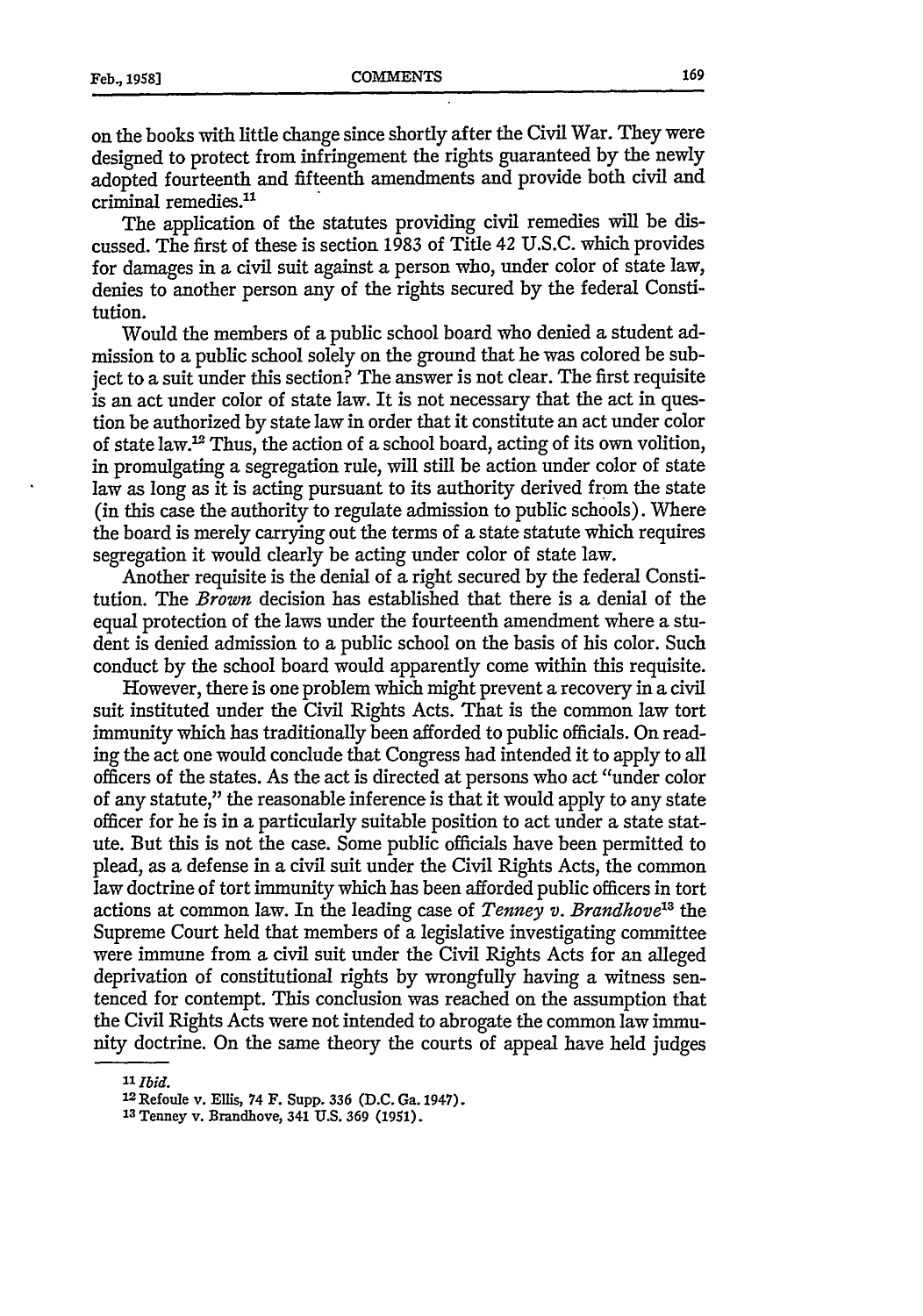and prosecuting attorneys immune.<sup>14</sup> Unless the courts change this interpretation of the Civil Rights Acts, any suit under it will be fruitless when brought against a legislator, judge or prosecuting attorney who is acting within the scope of his office. Of course, if he is acting outside his authority he is only "colorably" in office and it would seem the immunity doctrine will be inapplicable.

As to state legislators and judges it might be sound policy to afford them complete freedom of action without fear of harassment by civil suits arising out of each exercise of discretion. But the need for such tort immunity is not as appealing in the case of administrative bodies such as school boards. This view was taken in *Cobb v. City of Malden*<sup>15</sup> where it was held that aldermen were not immune from suit under the Civil Rights Acts. But there seems to be a qualification to this holding. The *Cobb* case merely held a cause of action was stated. Judge Magruder established a test by which the tort immunity doctrine would apply unless defendants "realized" their conduct amounted to a violation of a constitutional right (in that case it was impairment of contract). Until there is a more definite ruling the test then seems to be one of good faith. Therefore, a student denied admission to a public school by the school board might, in order to avoid the consequences of the tort immunity doctrine and have relief under the Civil Rights Acts, be required to show a lack of good faith by the board members, or possibly an express intent to deprive him of his constitutional rights.

The second of the Civil Rights Acts providing for civil remedy is 42 U.S.C. 1985 (3). It provides for the award of civil damages to an injured party where "two or more persons in any state or territory conspire... for the purpose of depriving, either directly or indirectly, any person or class of persons of the equal protection of the laws.  $\dots$ <sup>116</sup>

It is to be noted that this section contains no requirement that defendants act under color of state law. It might be assumed, therefore, that such action was not required. However, the Supreme Court has cast doubt on this assumption. In *Collins v. Hardyman*<sup>17</sup> the court failed to find an actionable suit for conspiracy where private citizens forcibly broke up a meeting called by the plaintiffs to petition the United States government. It held defendants must in some way "influence the law" in order to come within this statute. The court quoted dictum from *United States v. Cruikshank*<sup>18</sup> which said the fourteenth amendment protects the individual from state action only and not from action by individuals. The import of this decision is that Congress is without power to pass such a statute without requiring state action. But this result may not be such a handicap to the solution of the segregation problem; for usually segregation in schools is

**15** 202 **F.2d 701** (1st Cir. **1953).**

<sup>14</sup>Kenney v. Fox, **232 F.2d 288** (6th Cir. **1956) ;** Skinner v. Nehrt, 242 **F.2d 573** (7th Cir. **1957).**

**<sup>16 17</sup> STAT. 13 (1871),** 42 **U.S.C.** § **1985(3) (1952).**

**<sup>17</sup>** 341 **U.S. 651 (1951).**

**<sup>18</sup> 92 U.S.** 542 **(1875).**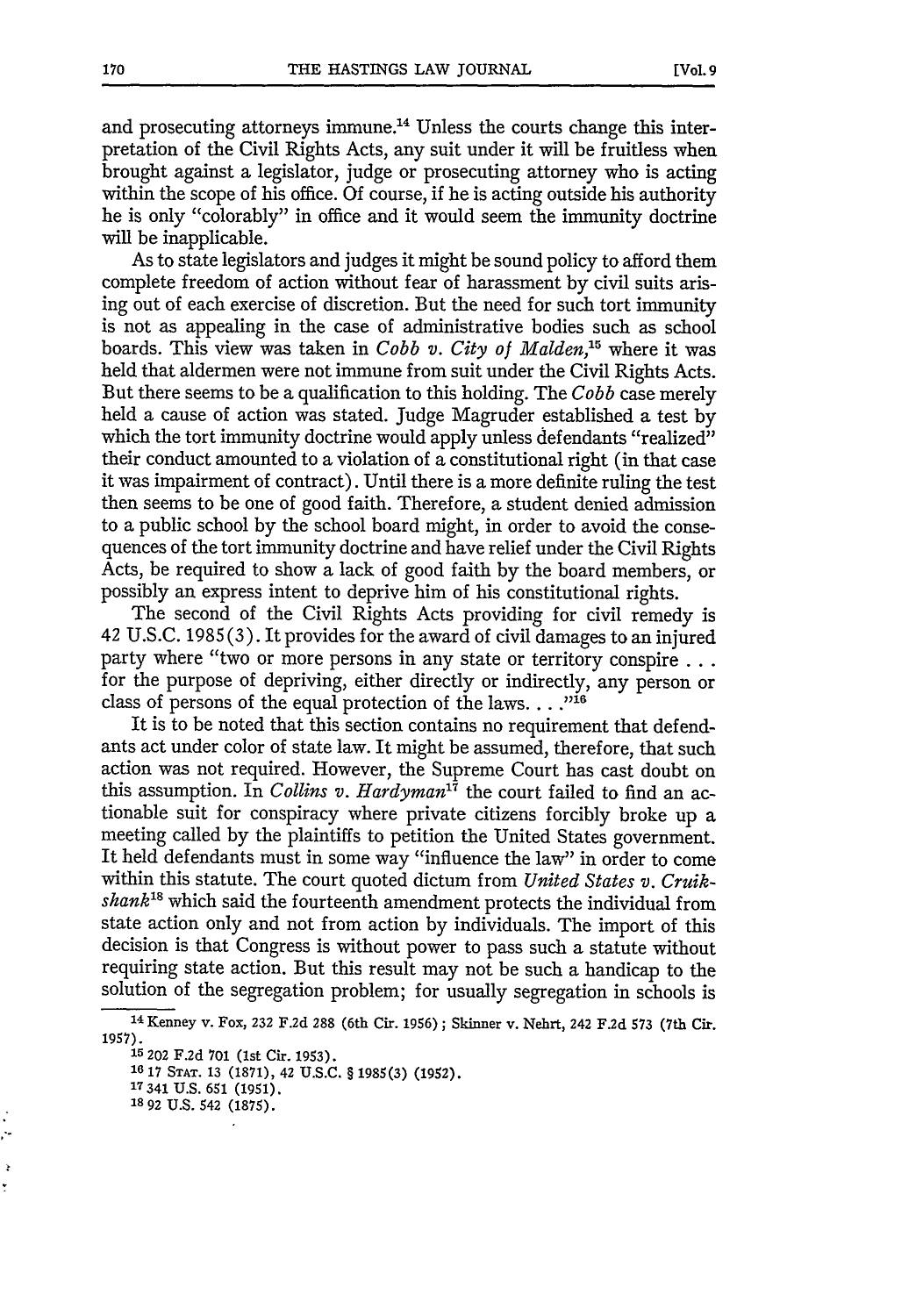brought about **by** public officials who, due to their offices, would be acting under color of state law and, therefore, be amenable to the act specifically under section 1983. However, it leaves unredressed by the Civil Rights Acts certain public pressures such as groups of individuals physically barring students from schools.

The Civil Rights Acts specifically provide for money damages. This may be an adequate means of establishing a plaintiff's legal rights and if damages can be shown to be substantial it may act as a deterrent to future infringements. However, plaintiff in a suit under the Civil Rights Acts may also be granted an injunction to restrain any future interference with his rights. 19 But plaintiff must satisfy the usual equity requirements by a showing of irreparable injury.<sup>20</sup> A threat of continued deprivation of rights could satisfy equity requirements.

The remaining sections dealing with civil rights under Title 42 U.S.C. are not of great importance in the solution of segregation cases. However, there remains to be discussed the criminal sanctions under the civil rights legislation.

The criminal sections afford the Attorney General a means to discourage segregation. The important sections here are 18 U.S.C. 241 and 18 U.S.C. 242 which roughly correspond in substance to 42 U.S.C. 1985(3) and 42 U.S.C. 1983, respectively.

Under the present construction given section 241, it will be of little help in the segregation area. It provides for a fine or imprisonment (up to \$5000 or 10 years) where two or more persons conspire to injure any citizen in the exercise of any right secured by the Constitution or laws of the United States. In *United States v. Williams*<sup>21</sup> the Supreme Court held that section 241 protected only those rights arising from the substantive powers of the federal government and not rights which the federal Constitution guarantees against abridgment by the states. Thus, a violation of the equal protection of the laws provision of the fourteenth amendment would not be actionable under this section.

However, it has been held that section *242* was enacted to enforce the fourteenth amendment.<sup>22</sup> This section provides for fine or imprisonment for one who, under color of any statute, willfully subjects another to the deprivation of any right, privilege, or immunity secured by the Constitution. It should be noted here that a specific intent is required, *viz.,* to willfully deprive one of a federally protected right.<sup>23</sup> Except for this added requirement of wilfullness the requisites for liability would be the same for criminal liability under this section as were necessary under 42 U.S.C. 1983. Of course, the tort immunity of public officials would not arise in

**<sup>19</sup>** Morrison v. Wlliams, 149 **F.2d** 703 (8th Cir. 1945).

**<sup>20</sup>** Whisler v. City of West Plains, **137 F.2d 938** (8th Cir. 1943).

<sup>21341</sup> **U.S. 70 (1951).**

**<sup>=</sup>**Screws v. United States, **325** *US,* **91, 98** (1945). *<sup>2</sup> <sup>3</sup> Ibid.*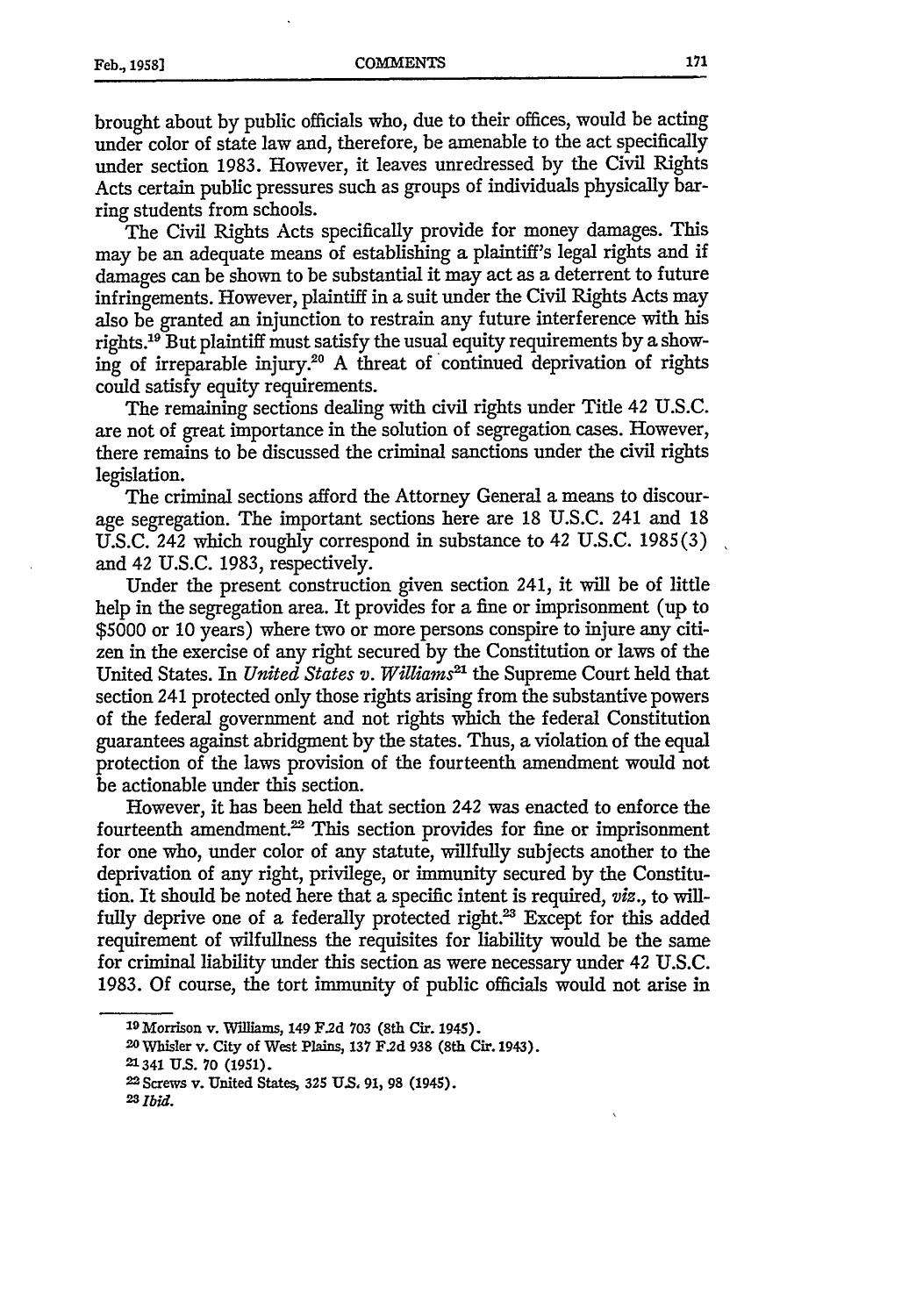criminal prosecutions as it does in civil suits under the Civil Rights Acts. Under pressure of the threat of a criminal prosecution school board members would tend to act honestly where their conduct could deprive a student of his constitutional rights.

The Civil Rights Act of **195724** has added little toward an immediate solution of the segregation problem. It provides for the appointment of a committee to study the civil rights problem, including present laws and specific denials of equal protection under the Constitution. However, it gives the federal district courts jurisdiction of civil suits *"* ... to recover damages or to secure equitable or other relief under any Act of Congress providing for the protection of civil rights. **..** " This provision expressly gives the power to grant injunctions but, as was mentioned above, it already possessed such power. It might, however, obviate the requirement that plaintiff make a showing of irreparable injury or the like to satisfy the equity requirements usually required for the granting of an injunction.

#### *Bell v. Hood*

In addition to the civil rights legislation there is another remedy available to those seeking to prevent avoidance of the *Brown* decision. Under the authority of *Bell v. Hood*<sup>25</sup> decided in 1945, injunctive and declaratory relief can be obtained to prevent infringement of constitutionally protected rights without the necessity of reliance upon a statute. The relief may be obtained in a suit directly under the Constitution and, unlike a suit under the Civil Rights Acts, there is no need to show a conspiracy or action under color of state law. The action in *Bell v. Hood* was brought in the federal district court under 28 U.S.C. 24, which authorizes federal district courts to try suits of a civil nature where the matter in controversy "arises under the Constitution or laws of the United States" whether these suits are at equity or law. The plaintiffs alleged that their rights under the fourth and fifth amendments to the United States Constitution had been invaded by agents of the F.B.I. The complaint sought money damages in excess of the \$3000 required for federal jurisdiction and grounded the right of recovery on the Constitution unimplemented by statute. The district court dismissed the action for want of jurisdiction and the circuit court of appeals affirmed. The United States Supreme Court reversed and remanded. It was held that where a complaint is so drawn as to seek recovery directly under the Constitution or laws of the United States, the federal district court must entertain the suit except where the" claim appears to be immaterial and made solely for the purpose of obtaining jurisdiction or where it is wholly insubstantial and frivolous. The question of whether or not the federal courts can grant money damages for violation of rights guaranteed by the Constitution even though there is no act of Congress expressly authorizing such relief had never been before the court and was not presented by this appeal.

**<sup>24 71</sup> STAT. 638 (1957).**

**<sup>2327</sup> U.S. 678** (1945).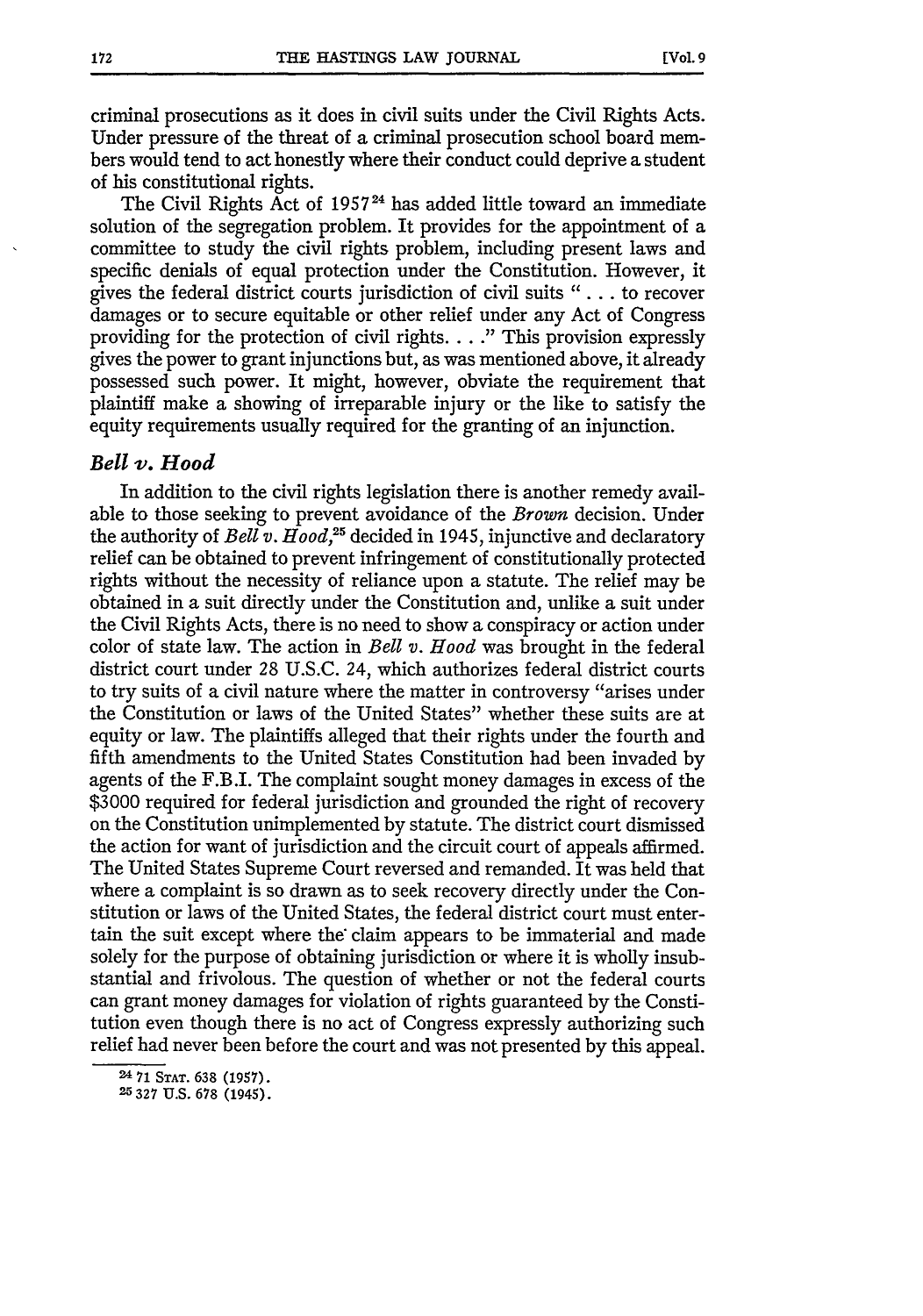But the court ruled that the complaint stated a cause of action upon which relief could be granted saying:

**'...** [Wihere federally protected rights have been invaded, it has been the rule from the beginning that the courts will be alert to adjust their remedies so as to grant the necessary relief. And it is also well settled, that where legal rights have been invaded and a federal statute provides for a general right to sue for such invasion, federal courts may use any available remedy to make good the wrong done."26

On remand, the district court again dismissed the action but this time on the ground that it could not grant money damages in the absence of a federal statute authorizing such relief.<sup>27</sup> The suit was against F.B.I. agents acting outside the scope of their authority and the court said that violations of the fourth and fifth amendments cannot be the basis of any cause of action for damages against individuals unless Congress provides for it.

Though the plaintiffs in *Bell v. Hood* failed to recover civil damages, nonetheless they did establish a basis for declaratory and injunctive relief directly under the Constitution. This can be of vital importance in stopping the means of evasion which cannot be handled under the Civil Rights Acts due to the requisite of action under color of state law. Under the authority of *Bell v. Hood,* school boards and persons injured by segregation in public educational institutions may proceed free from economic coercion and other public pressures such as those mentioned in the companion article at page 54 of this volume. These pressures and coercive practices could proceed with impunity were the Civil Rights Acts the only means of relief. However, under the authority of *Bell v. Hood,* individuals, not acting under color of state law and not acting in concert, may still be enjoined or have declaratory judgments rendered against them when they interfere with the right of Negro students to attend desegregated public schools. Since *Brown,* this right should be deemed federally protected and as such, a proper subject of protection by the federal courts.

#### *The Contempt Power*

In order to combat the more serious forms of evasion, it may be necessary to resort to the potent contempt power of the federal courts. Where persons against whom decrees have been rendered fail to heed them, where persons against whom no decree has been rendered but who have full knowledge of an existing decree act in a manner clearly calculated to defeat the aim of a court's mandate or where local federal district judges procrastinate in granting relief in the spirit of the *Brown* decision upon facts which clearly indicate that such relief is appropriate, a contempt citation may be a useful coercive tool. Few persons will be unmoved by the imminent threat of harsh fines or humiliating imprisonment. It should be noted that the im-

<sup>26</sup> *Ibid.* 2771 F. Supp. 813 **(S.D.** Cal. 1947).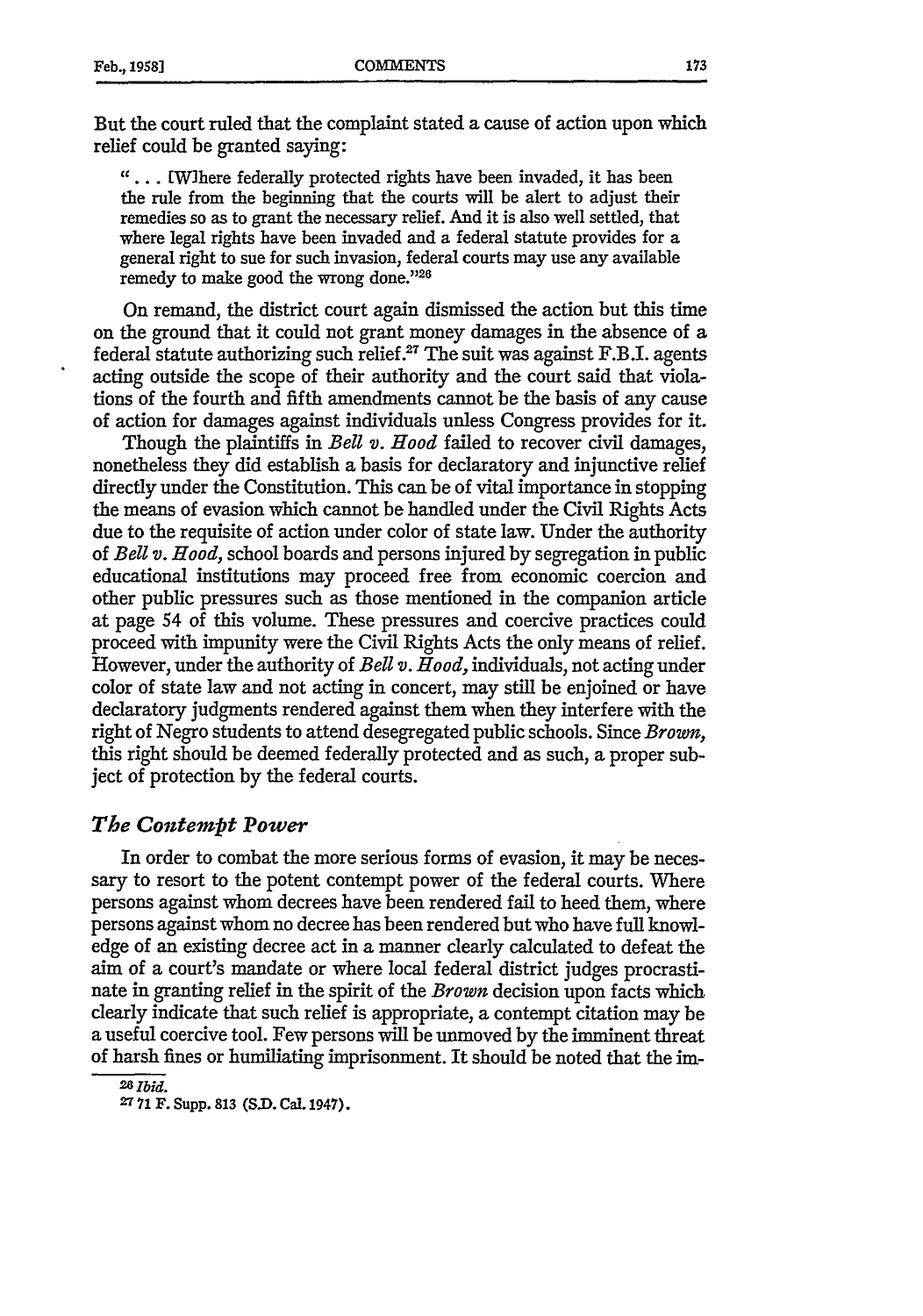munity which may or may not be available to governmental officials in suits for damages under the Civil Rights Acts is clearly unavailable to protect them from a contempt citation.<sup>28</sup> Any policy reasons which may uphold the tort immunity doctrine under the Civil Rights Acts are outweighed by the stronger necessity for having the lawful order and process of the courts carried out.

The power of the federal courts to punish for contempt is set out in the United States code.<sup>29</sup> It is available in two forms, *viz.*, civil and criminal. Civil contempt is generally available to a successful plaintiff in order to inforce his decree against a defendant who is reluctant to obey. A contempt is considered civil when the punishment is wholly remedial, *i.e.*, serves only the purposes of the complainant and is not intended as a deterrent to offenses against the public.<sup>30</sup> A plaintiff is more likely to choose civil contempt as a remedy than criminal, since in the former the evidence requirement is merely clear and convincing<sup>31</sup> rather than the more difficult beyond a reasonable doubt needed for the latter.<sup>32</sup>

In the typical segregation situation, the threat of civil contempt should be more than adequate to induce a reluctant school board to admit a student after a declaratory judgment or decree has been rendered in his favor or to effectively prevent hindrance from the public when a school board decides to carry out integration on its own initiative. It has been held that a school board is entitled to an injunction to enable it to proceed with integration free from interference<sup>33</sup> and a civil contempt citation should readily issue against any of the named defendants who subsequently do so interfere.

Civil contempt has also been suggested as a remedy to possible willful judicial delay caused by reluctance on the part of federal district judges to act in the spirit of the *Brown* decision. Where such a judge unreasonably refuses or unnecessarily delays in granting the relief prayed for in a case where the decision in the "Segregation Cases" clearly calls for the granting of such relief, the plaintiff may appeal to the court of appeals for a writ of mandamus directing the procrastinating judge to act in accordance with the *Brown* holding.<sup>34</sup> If the mandamus issues and the judge disregards it he may be cited for civil contempt by the court of appeals. Though such a procedure is possible, the success of such a request for mandamus and a subsequent citation for contempt seems doubtful at the present time. The Supreme Court in the second Brown case gave federal district courts discretion in the matter of time, when that court stated that integration was to take place with "all deliberate speed."35 Consequently, an affirmative

**<sup>28 62</sup> STAT. 701** (1948), **18** U.S.C. § 401(3) (1952).

w **62 STAT. 701** (1948), **18 U.S.C. §** 401 **(1952).**

<sup>30</sup>McCrone v. United States, **307 U.S. 61 (1939).**

**<sup>81</sup>**Oriel **v.** Russell, **278 U.S. 358 (1929). <sup>82</sup>**Russell v. United States, **86 F.2d 389** (8th Cir. **1936).**

**<sup>88</sup>** Brewer v. **Hoxie** School Dist., **238 F.2d 91** (8th Cir. **1956).**

<sup>84</sup> See note **27** *supra.*

**<sup>35349</sup> US.** 294 **(1955).**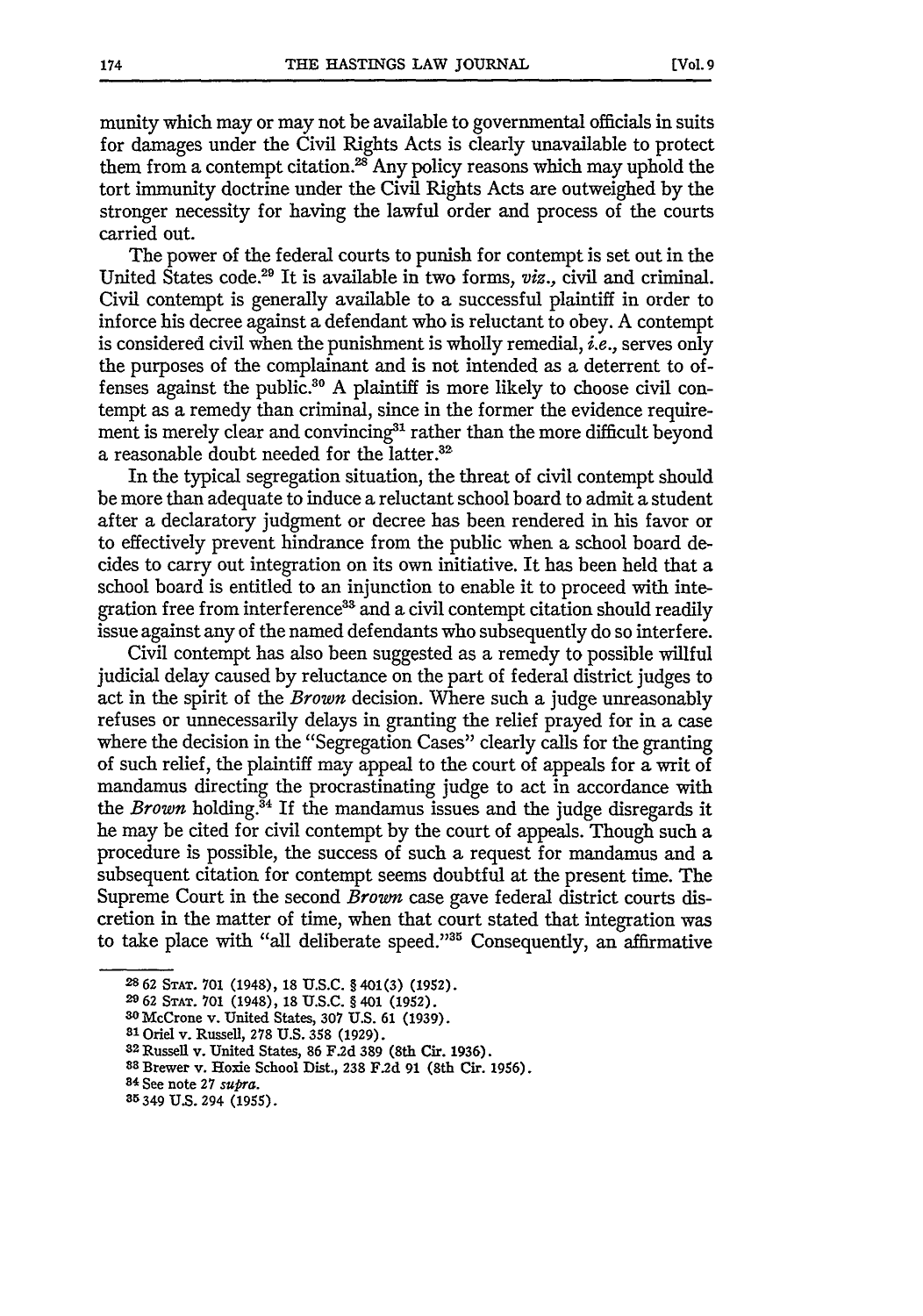showing that, by refusing to grant relief, the judge is abusing his discretion will be difficult to make. Though the passage of time itself may prompt the circuit courts to hold that the "all deliberate speed" directive is not being met, it seems apparent from most of the current cases that as yet sufficient time has not elapsed.<sup>36</sup>

Criminal contempt, on the other hand, is not used for the purpose of enforcing decrees but rather to vindicate the dignity of the court whose authority the defendant has flouted by refusing to obey or by acting in a manner designed to prevent the carrying out of the decree.<sup>37</sup> It can be of special significance in the effort to prevent evasion of the Brown decision. It has been held, in contrast to civil contempt where only those persons bound by the decree are subject, that in criminal contempt those who have actual notice of an existing decree may be held in contempt when their actions so warrant. 38 Consequently, persons in a community where a decree to integrate has been issued will not be prone to interfere, even though they were not parties to the litigation. And though difficult to foretell just what type of interfering conduct will reward the interferant with a criminal contempt citation, it has been held that acts complained of to constitute contempt of court need not actually obstruct the administration of justice or necessarily have that result if the tendency is of that character.<sup>39</sup> Hence, persons who actively work to frustrate an integration decree by such means as economic coercion, threats, intimidation and related means may be forced to pay heavy fines or serve jail sentences.

Though criminal contempt is a crime<sup>40</sup> and prosecution for it is usually brought by the United States Attorney, it may be prosecuted by the court on its own motion or the court may appoint the plaintiff's attorney for this purpose.41 The latter situation is desirable when the plaintiff or his attorney are the court's only means of information, as in cases where the contempt is not committed in the presence of the court. This latter procedure can be a convenient and effective implement in the hands of an excluded student with a decree. If the need arises he may avail himself of the benefits of

SOFor an illustration of reluctance on the part of a federal district judge to issue injunctive relief to excluded negroes and of the circuit court's refusal to intercede, see Judge Atwell's action in Bell v. Rippey, **133** F. Supp. **811** (N.D. Tex. 1955), *reversed* in **233** F.2d 796 (5th Cir. 1956). Rehearing on the merits in 146 F. Supp. 485 (N.D. Tex.1956). The plaintiffs apparently declined further appeal in view of the decision by the Court of Appeals, in Avery v. Wichita Falls Indep. School Dist., 241 F.2d 230 (5th Cir. 1957), where a similar refusal to issue an injunction was ratified by the court on the ground that the district judge was reasonably exercising his discretion.

For an example of the questionable use of discretion by a district judge see Clemons v. Board of Educ. of Hilisborough, 228 F.2d 853 (6th Cir. 1956). See also McSwain v. Board of Educ. of Anderson County, 104 F. Supp. 861 **(E.D.** Tenn. 1952) *(injunction denied).* Reversed and mandate to comply issued in 214 F.2d 131 (6th Cir. 1954).

<sup>37</sup> Clay v. Waters, **178** Fed. 385 (8th Cir. 1910). **<sup>38</sup>**United States v. Ship, 302 U.S. 563 (1906).

**<sup>39</sup>** Conley v. United States, 59 **F.2d** 929 (8th Cir. 1932) **;** 62 STAT. **701** (1948), 18 U.S.C. §401 **(1952).**

<sup>40</sup>**United** States v. Jacoby, Fed. Cas. No. 15460 (W.D. Tenn. 1871). 41McCann v. New York Stock Exchange, **80** F.2d 211 (2d Cir. 1935).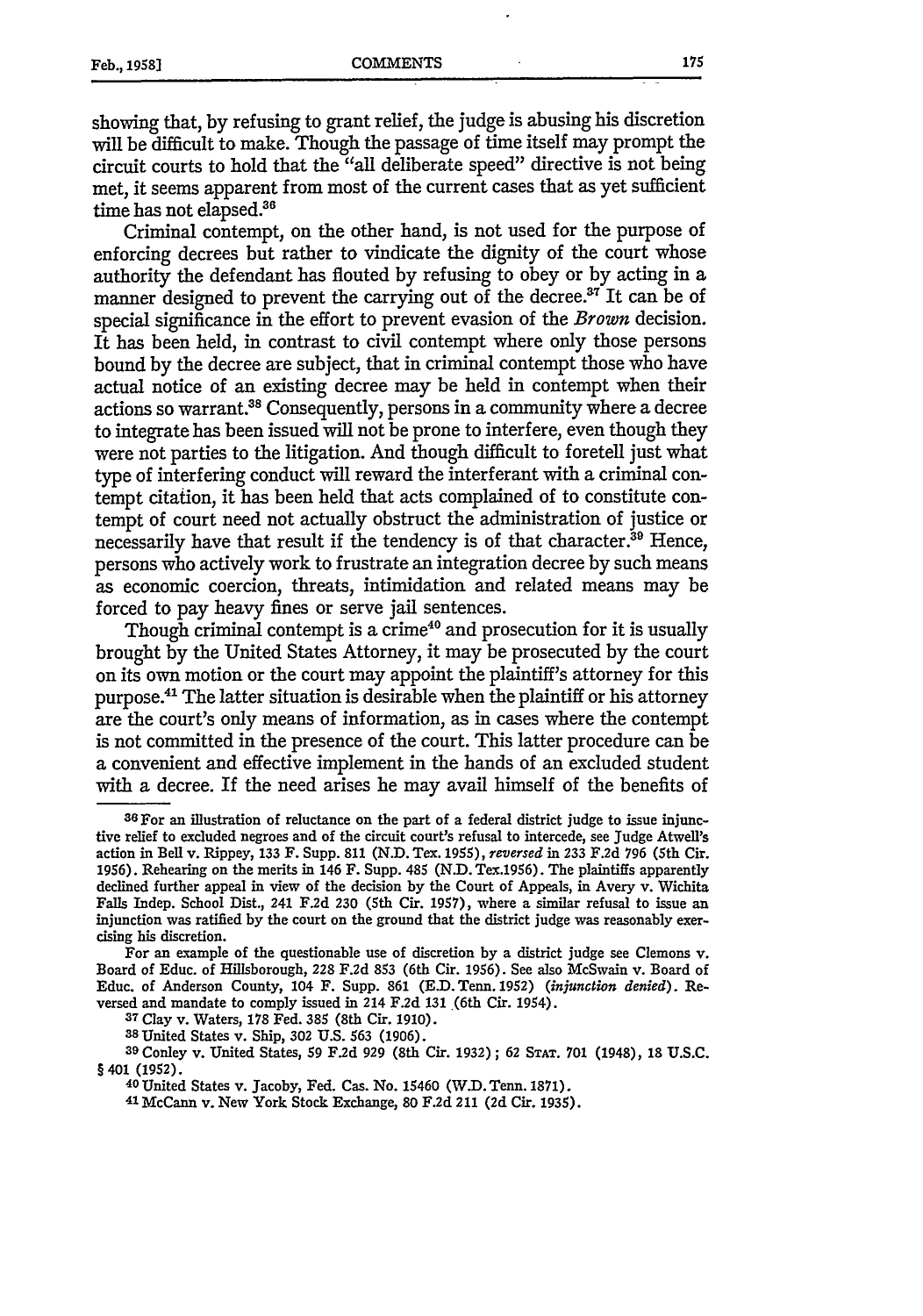criminal contempt without time-consuming investigation by the United States Attorney.

Under existing law, a defendant in a contempt proceeding is not usually entitled to a jury trial. A jury trial is never afforded in a civil contempt proceeding and is required in criminal contempt only where the act also violates a state or federal criminal statute.<sup>42</sup> Though Southern congressmen fought long and hard to provide a right to a jury trial in contempt proceedings growing out of civil rights cases, their 1957 jury trial amendment to the Civil Rights Acts was voted down.<sup>43</sup> The fact that the right to a jury trial was so ardently desired by segregationists demonstrates their fear of its effectiveness in combatting attempts to avoid integration. Without the aid of a biased local jury there is little doubt but that citations will issue when needed. The life tenure of federal judges is generally considered to render them relatively free from the local pressures which often beset elected officials. Though their own prejudices may deter them it is felt that a judge would be more likely to find a defendant guilty of contempt than would a jury composed of sympathetic segregationists.

The contempt power should prove to be a powerful weapon in cases where the Civil Rights Acts prove to be inadequate or inapplicable. Where the student litigant has a decree ordering his admission, where a school board has an injunction guarding its right to proceed with integration and where an injunction has issued to protect constitutionally guaranteed rights, the ever present threat of punishment for contempt may be the straw that will break the back of die-hard resistance to inevitable compliance with the Supreme Court's mandate in the "Segregation Cases."

#### *Who May Sue*

Legal remedies do not enforce themselves and consideration should be given to the problem of which persons or organizations are in a position to take the initiative in defeating attempts to avoid integration.

The right to bring legal action to enforce the *Brown* decision accrues to persons injured by failure to integrate. **Of** first consideration in this regard is the barred student himself. Since the student who is denied the privilege of enrolling will usually be a minor, the suit must be brought for him by some legally recognized person or organization. A suit in the student's name for damages under the Civil Rights Acts or for equitable relief, in the form of injunction and declaratory judgment, under authority of the Civil Rights Acts, the *Brown* decision itself or *Bell v. Hood,* may be brought by a next friend,<sup>44</sup> parent or guardian<sup>45</sup> or even an organization such as a school board.<sup>46</sup>

**<sup>4238</sup> STAT. 738** (1914), **18** U.S.C. § **3691 (1952).**

**<sup>43</sup>**Time, Vol. LXIX, No. **25, p.25** (June **24,** 1957).

<sup>44</sup>See Bell v. Rippey, **133** F. Supp. **811 (2d** Cir. **1935).** *<sup>45</sup> Ibid.*

*<sup>46</sup> Supra* note **33.**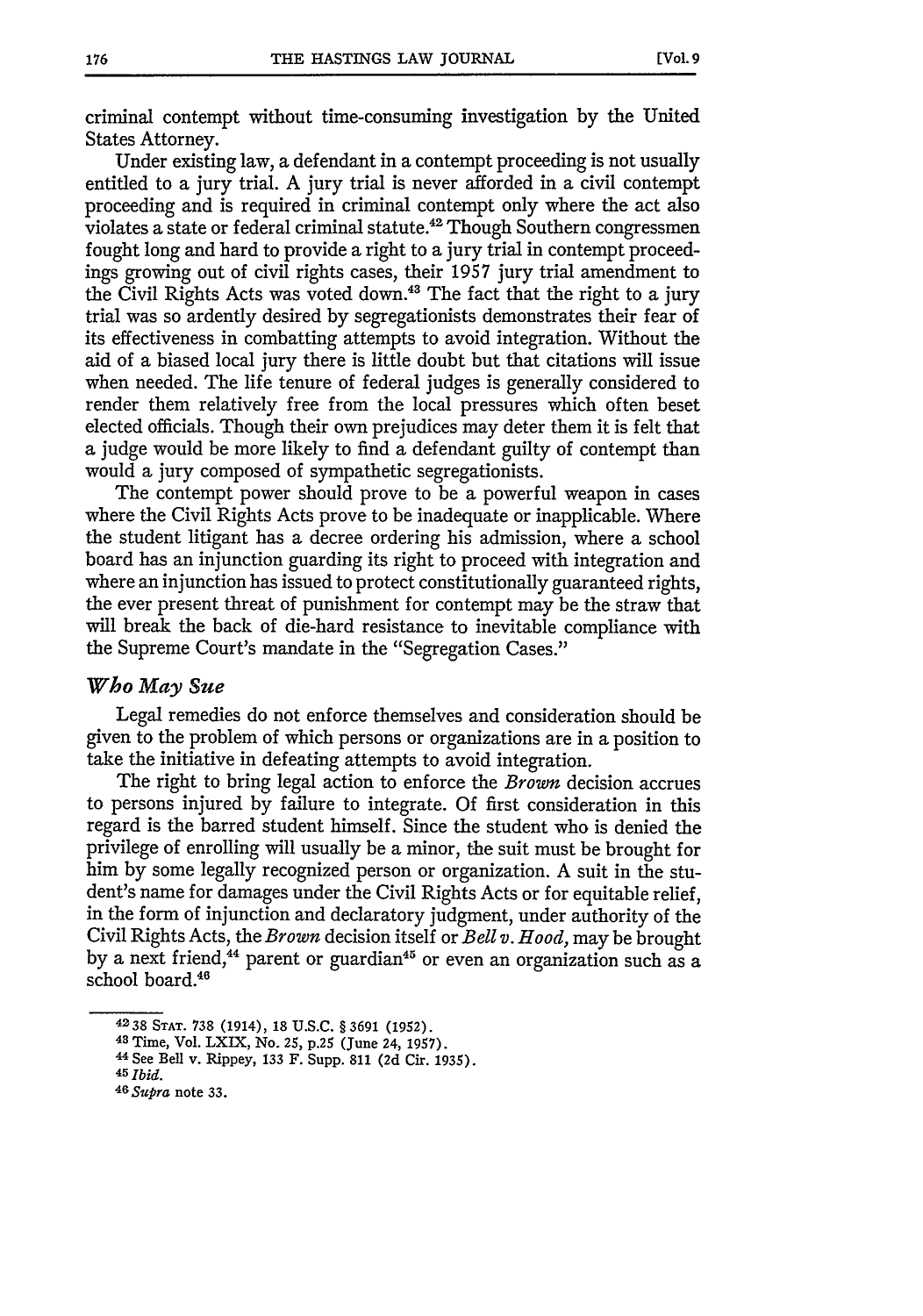**A** local school board may bring the suit in a dual capacity. In *Brewer v. Hoxie School District No. 46,17* a school board which had ordered **inte**gration in pursuance to what it believed was its duty under the Constitution as construed by the "Segregation Cases," brought a suit for declaratory judgment and injunction against certain persons and organizations actively seeking by threats and intimidation to prevent the planned integration. In granting the relief prayed for, the court held that the school board not only had a right to bring the action in the name of the students on a *loco parentis* theory but also could maintain the action in its own right. The latter holding was justified on the ground that since the school board had a duty to comply with the *Brown* decision, it had a correlative federally protected right to do so free from interference. The case is an important step in the direction of integration as it gives impetus to school boards to proceed on their own to abolish segregation without waiting for time-consuming demands and subsequent litigation by individually aggrieved students or parents. In fact, timely action by a school board, fully confident that its actions can be protected from coercive hindrance, may bring about integration quietly without the widespread publicity usually attendant litigation infected with such deep emotional overtones.

It is the belief of the writers of this article that integration can best be brought about by the orderly processes of state administrative machinery. The most troublesome situations seem to arise only where there is an opportunity for rabble-rousing extremists to fan the smoldering issue into an inferno. The recent Little Rock incident bears mute testimony to this proposition. It is believed that persons in administrative capacity will see the handwriting on the wall and act accordingly. The *Brewer* case gives them opportunity, *a fortiori,* the duty to proceed with an integration program without waiting for the inevitable attention getting law suit, the result of which will never be, due to the *Brown* ruling, in doubt.

As a general rule actions will not be brought in the name of one excluded student alone but rather as class actions for the benefit of all students similarly situated.<sup>48</sup> Ordinarily a court can issue orders and decrees binding only those parties before it. Consequently, a school board might admit the successful litigant to the school and bar all others until they too bring separate suits. But the utility of the class action prevents the separate suit problem from being one of the numerous means of evasion. A single law suit may well settle, once and for all, the segregation question in a given jurisdiction.

Legal action to block attempts at evasion may also be brought by the Justice Department through the United States Attorney General or his assistants. Such action is authorized under the criminal sections of Civil Rights Acts and criminal prosecutions may be brought against persons whose conduct brings them within the statute.<sup>49</sup>

*<sup>47</sup> Ibid.* **<sup>48</sup>**Adams v. Lucy, **228 F.2d 619 (Sth** Cir. **1955); FED. R. Civ. P. 23(a) (3).**

**<sup>49 62</sup> STAT. 696 (1948); 18 U.S.C.** §§ 241, **242 (1942).**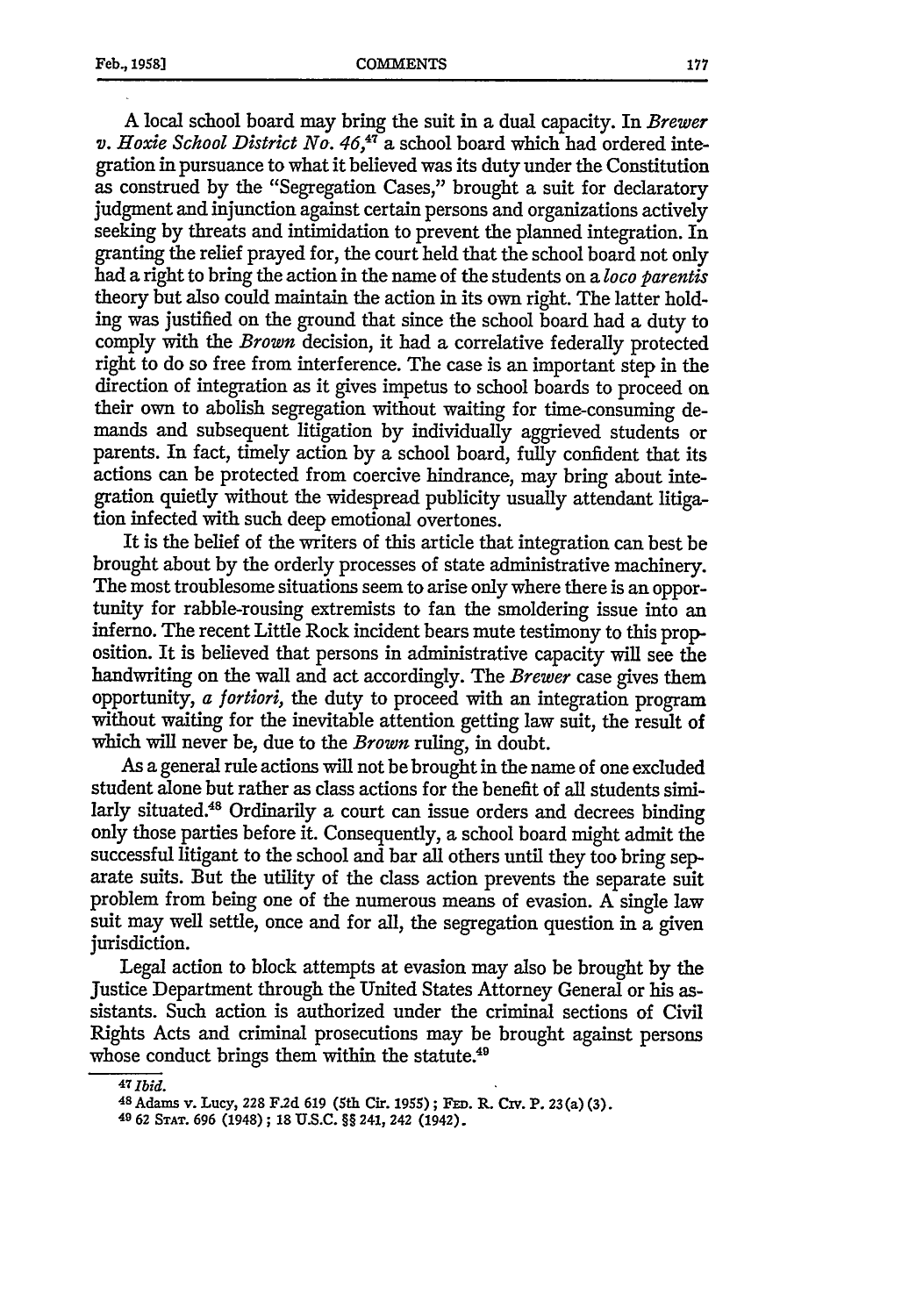As in the Little Rock situation, the Attorney General can also initiate proceedings against state governmental officials or individuals who act in a manner intended to prevent the carrying out of a federal court order. In Arkansas, Governor Faubus who, by the use of National Guard troops, was obstructing Judge Davies' order to integrate Little Rock schools, was ordered to appear and show cause why he should not have an injunction issued against him.<sup>50</sup> Upon his failure to show good reason for the obstruction a preliminary injunction was issued by Judge Davies.<sup>51</sup> The Justice Department was the moving force behind this action, and though the removal of troops removed the need for a contempt citation the case is a convenient example of the important role the Attorney General can play in similar situations which may arise.

#### *Conclusion*

The now existing remedies available in the federal courts appear adequate to cope with the problems of desegregation even though stronger legislation would simplify the solution of these problems considerably. Trials **by** prejudiced juries in civil actions for damages under the Civil Rights Acts and the obvious fact that damages are not the desired object of excluded students, are factors which indicate that this form of remedy will not be used extensively. Similarly, because of the likelihood of prejudiced juries, it appears unlikely that prosecutions for violations of the criminal sections of the Civil Rights Acts will meet with much success, though the threat of such action may be somewhat of a deterrent. Consequently, equitable relief **by** way of declaratory judgments and injunctions under the authority of the Civil Rights Acts and *Bell v. Hood* bolstered **by** possible use of the contempt power should be the most effective and often used tools for preventing a continuance of segregation.

The class action, brought **by** individually excluded students or their representatives will probably appear much more commonly than actions brought **by** governmental officials and organizations. Generally the most effective use of legal action by the latter comes after the right to attend the public school has been established and is primarily needed only where hardship is encountered by the private litigants in the form of public pressure and coercion.

The *Brown* decision lays heavy responsibility on local federal district judges. They have discretion to determine whether the locality is proceeding toward integration with "all deliberate speed." If much resistance is encountered on their part, desegregation may lag considerably. But there seems to be no great cause for alarm. In the majority of cases to date, district judges have acted with diligence and alacrity. There is no reason to assume that they will not continue to do so.

**<sup>50</sup>**Time, Vol. LXX, No. **14, p.17** (Sept. **30, 1957).** *<sup>5</sup> <sup>1</sup> Ibid.*